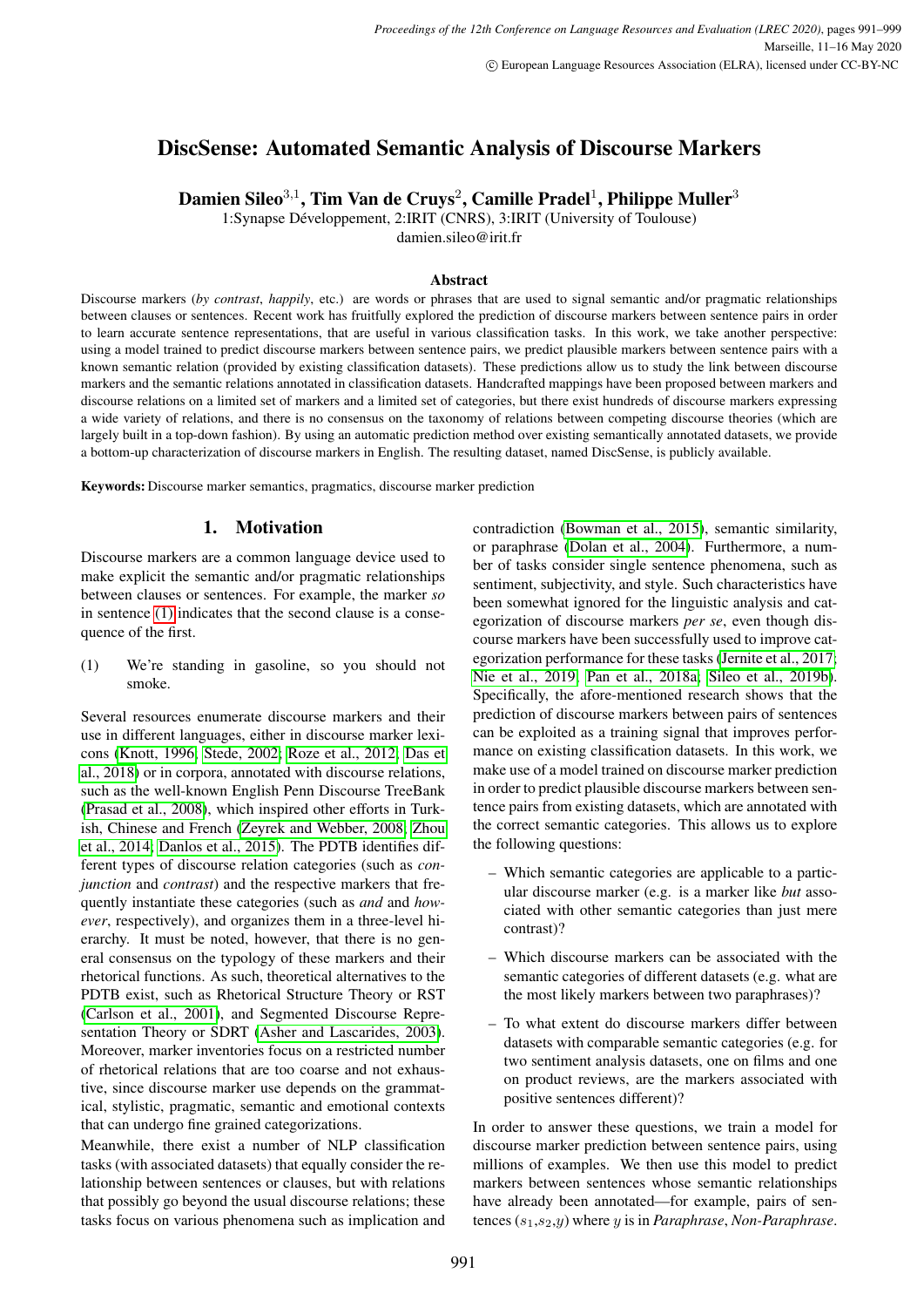

Figure 1: Overview of our method

These predictions allow us to examine the relationship between each category  $y$  and the discourse markers that are most often predicted for that category. Figure [1](#page-1-0) shows an overview of our method.

Thus, we propose *DiscSense*, a mapping between markers and senses, that has several applications:

- A characterization of discourse markers with categories that provides new knowledge about the connotation of discourse markers; our characterization is arguably richer since it does not only use PDTB categories. For instance, our mapping shows that the use of some markers is associated with negative sentiment or sarcasm; this might be useful in writing-aid contexts, or as a resource for second language learners; it could also be used to guide linguistic analyses of markers;
- A characterization of categories of discourse markers can help "diagnosing" a classification dataset; As shown in table [2](#page-2-0) below, SICK/MNLI dataset categories have different associations and our method can provide a sanity check for annotations (e.g. a Contradiction class should be mapped to markers expected to denote a contradiction);
- An explanation of why it is useful to employ discourse marker prediction as a training signal for sentence representation learning; DiscSense can also be used to

find markers which could be most useful when using a discourse marker prediction task as auxiliary data in order to solve a given target task.

## <span id="page-1-0"></span>2. Related work

Previous work has amply explored the link between discourse markers and semantic categories. [Pitler et al.](#page-5-8) [\(2008\)](#page-5-8), for example, use the PDTB to analyze to what extent discourse markers *a priori* reflect relationship category. [Asr and Demberg \(2012\)](#page-4-8) have demonstrated that particular relationship categories give rise to more or less presence of discourse markers. And a recent categorization of discourse markers for English is provided in the DimLex lexicon [\(Das](#page-4-1) [et al., 2018\)](#page-4-1).

As mentioned before, discourse markers have equally been used as a learning signal for the prediction of implicit discourse relations [\(Liu et al., 2016;](#page-5-9) [Braud and Denis, 2016\)](#page-4-9) and inference relations [\(Pan et al., 2018b\)](#page-5-10). This work has been generalized by DiscSent [\(Jernite et al., 2017\)](#page-4-7), DisSent [\(Nie et al., 2019\)](#page-5-5), and Discovery [\(Sileo et al., 2019b\)](#page-5-7) who use discourse markers to learn general representations of sentences, which are transferable to various NLP classification tasks. However, none of these examine the individual impact of markers on these tasks.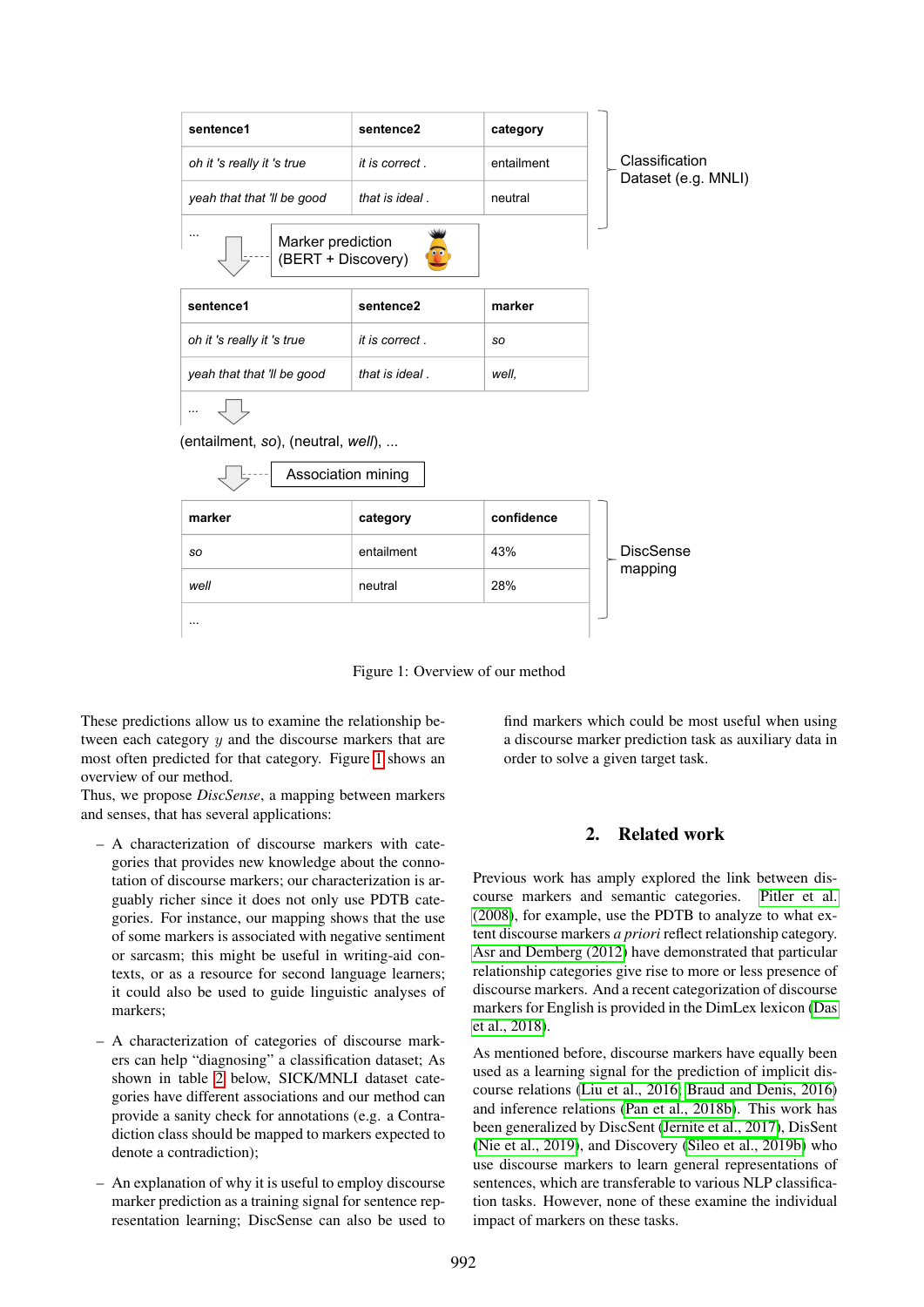#### 3. Experimental setup

### 3.1. Discourse marker corpus

In order to train a model to predict plausible discourse markers between sentence pairs, we use the English *Discovery* corpus [\(Sileo et al., 2019b\)](#page-5-7), as it has the richest set of markers. It is composed of 174 discourse markers with 20K usage examples for each marker (sentence pairs where the second sentence begins by a given marker). Sentence pairs were extracted from web data [\(Panchenko et al.,](#page-5-11) [2017\)](#page-5-11), and the markers come either from the PDTB or from an automatic extraction method based on heuristics. An example of the dataset is provided in [\(2\).](#page-2-1)

<span id="page-2-1"></span>(2) Which is best? Undoubtedly,  $\mathfrak{s}_1$ c that depends on the person.  $s<sub>2</sub>$ 

Since we plan to use marker prediction on sentence pairs from classification datasets, in which some sentence pairs cannot plausibly occur consecutively, (e.g. entirely unrelated sentences), we augment the *Discovery* dataset with non-consecutive sentence pairs from the DepCC corpus for which we create a new class. We sample sentences that were separated by 2 to 100 sentences in order to cover various degrees of relatedness.

Besides, we also want to predict markers beginning single sentences, so we mask the first sentence of *Discovery* example pairs in 10% of cases by replacing it with a placeholder symbol  $[S_1]$ . This placeholder will be used to generate sentence pairs from single sentence in datasets where sentence pairs are not available. For example, in the Customer Review dataset (CR), we predict a marker between  $[S_1]$  and review sentences.

In addition, we also use another dataset by [Malmi et al.](#page-5-12) [\(2018\)](#page-5-12) for which human annotator accuracy is available for a better assessment of the performance of our marker prediction model. It contains 20K usage examples for 20 markers extracted from Wikipedia articles (the 20 markers are a subset of the markers considered in the *Discovery* dataset); we call this dataset *Wiki20*.

|                        | Wiki20 | Discovery |
|------------------------|--------|-----------|
| <b>Majority Class</b>  | 5.0    | 0.6       |
| Human Raters           | 23.1   |           |
| Decomposable Attention | 31.8   |           |
| <b>Bi-LSTM</b>         |        | 22.2.     |
| BERT+Discovery         | 30.6   | 32.9      |
| BERT+Discovery+Wiki20  | 47.6   |           |

Table 1: Discourse marker prediction accuracy percentages on *Wiki20* and *Discovery* datasets. Human Raters and Decomposable Attention are from [\(Malmi et al., 2018\)](#page-5-12). Bi-LSTM is from [\(Sileo et al., 2019b\)](#page-5-7) and the last two are ours.

#### 3.2. Classification datasets

We leverage classification datasets from DiscEval [\(Sileo](#page-5-13) [et al., 2019a\)](#page-5-13), alongside GLUE classification tasks [\(Wang](#page-5-14) [et al., 2019\)](#page-5-14) augmented with SUBJ, CR and SICK tasks from SentEval [\(Conneau and Kiela, 2018\)](#page-4-10) in order to have different domains for sentiment analysis and NLI. We map the semantic similarity estimation task (STS) from GLUE/SentEval into a classification task by casting the ratings into three quantiles and discarding the middle quantile. Table [3](#page-3-0) enumerates the classification datasets we used in our study.

| marker         | category            |      | support confidence (prior) |
|----------------|---------------------|------|----------------------------|
| unfortunately, | CR. negative        | 66   | 100.0(21.8)                |
| sadly,         | CR.negative         | 20   | 95.2 (21.8)                |
| unfortunately, | SST-2.negative      | 240  | 96.0 (22.5)                |
| as a result,   | SST-2.negative      | 65   | 94.2 (22.5)                |
| in contrast,   | MNLI.contradiction  | 1182 | 74.1 (16.9)                |
| curiously,     | MNLI.contradiction  | 2912 | 70.8 (16.9)                |
| technically,   | SICKE.contradiction | 29   | 87.9 (7.8)                 |
| rather,        | SICKE.contradiction | 147  | 69.7(7.8)                  |
| similarly,     | MRPC.paraphrase     | 85   | 87.6 (35.5)                |
| likewise,      | MRPC.paraphrase     | 103  | 84.4 (35.5)                |
| instead.       | PDTB.Alternative    | 27   | 22.5(0.6)                  |
| then,          | PDTB.Asynchronous   | 60   | 38.7(2.4)                  |
| previously,    | PDTB.Asynchronous   | 36   | 36.4(2.4)                  |
| by doing this, | PDTB.Cause          | 22   | 61.1 (14.8)                |
| additionally   | PDTB.Conjunction    | 47   | 63.5(12.5)                 |
| hut            | PDTB.Contrast       | 89   | 61.4(7.0)                  |
| elsewhere,     | PDTB.List           | 41   | 16.2(1.3)                  |
| specifically,  | PDTB.Restatement    | 100  | 67.6 (10.6)                |
| seriously,     | SarcasmV2.sarcasm   | 225  | 71.2(26.7)                 |
| SO,            | SarcasmV2.sarcasm   | 81   | 65.6(26.7)                 |

<span id="page-2-0"></span>Table 2: Sample of categories and most associated markers. CR.neg denotes the negative class in the CR dataset. Datasets are described in table [3.](#page-3-0) Support is the number of examples where the marker was predicted given a dataset. Confidence is the estimated probability of the class given the prediction of the marker i.e.  $P(y|m)$ . The prior is  $P(y)$ . A larger version is available in annex A and a full version is available at [https://github.com/](https://github.com/synapse-developpement/DiscSense) [synapse-developpement/DiscSense](https://github.com/synapse-developpement/DiscSense).

#### 3.3. Model

<span id="page-2-3"></span>For our experiments, we make use of BERT [\(Devlin et](#page-4-11) [al., 2019\)](#page-4-11), as a model for relation prediction. BERT is a text encoder pre-trained using language modeling having demonstrated state of the art results in various tasks of relation prediction between sentences, which is our use-case. The parameters are initialized with the pre-trained unsupervised *base-uncased* model and then fine-tuned using the Adam [\(Kingma and Ba, 2014\)](#page-4-12) optimizer with 2 iterations on our corpus data, using default hyperparameters<sup>[1](#page-2-2)</sup> otherwise. We ran marker prediction experiments using BERT on both *Discovery* and *Wiki20*.

## 4. Results

## 4.1. Marker prediction accuracy

Table [1](#page-2-3) shows the results of the different models on the prediction of discourse markers. The accuracy of BERT on the

<span id="page-2-2"></span><sup>1</sup>[https://github.com/huggingface/](https://github.com/huggingface/pytorch-pretrained-BERT/) [pytorch-pretrained-BERT/](https://github.com/huggingface/pytorch-pretrained-BERT/)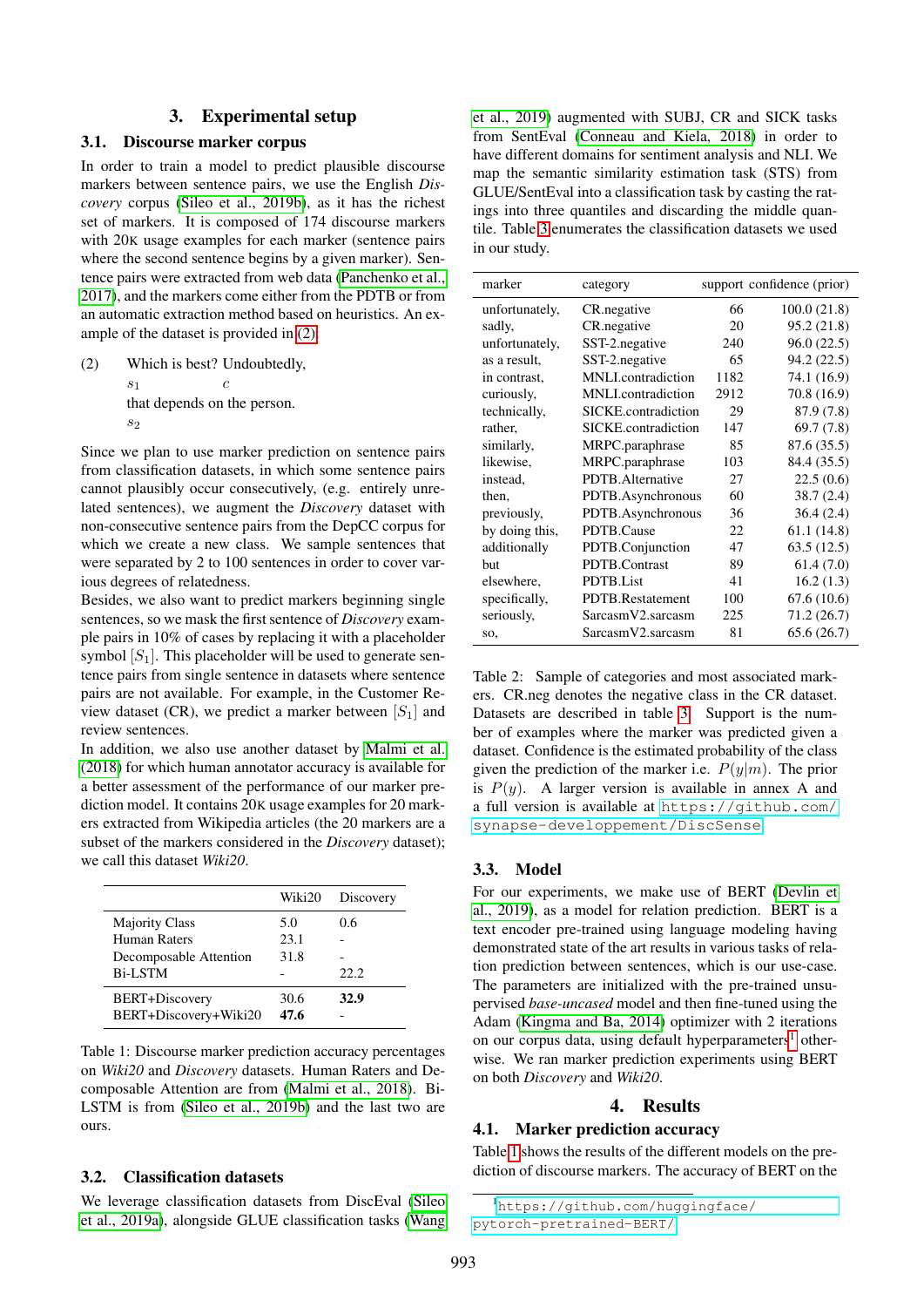| dataset               | categories               | exemple&class                                                                          | $N_{train}$      |
|-----------------------|--------------------------|----------------------------------------------------------------------------------------|------------------|
| MR                    | sentiment (movie)        | "bland but harmless"<br>neg                                                            | 11k              |
| <b>SST</b>            | sentiment (movie)        | "a quiet, pure, elliptical film"<br>pos                                                | 70k              |
| CR                    | sentiment (products)     | "the customer support is pathetic."<br>neg                                             | 3k               |
| <b>SUBJ</b>           | subjective/objective     | "it is late at night in a foreign land"<br>obj                                         | 10k              |
| <b>MRPC</b>           | paraphrase               | "i âm never going to $[]$ "/"i am $[]$ "<br>paraphrase                                 | 4k               |
| SICK-E                | inference relation       | "a man is puking"/"a man is eating"<br>neutral                                         | 4k               |
| <b>SNLI</b>           | inference relation       | "dog leaps out"/"a dog jumps"<br>entailment                                            | 570 <sub>k</sub> |
| Sarcasm <sub>V2</sub> | presence of sarcasm      | "don't quit your day job"/"[] i was going to sell this joke. []"<br>sarcasm            | 9k               |
| Emergent              | stance                   | "a meteorite landed in nicaragua."/"small meteorite hits managua"<br>for               | 2k               |
| <b>PDTB</b>           | discourse relation       | "it was censorship"/"it was outrageous"<br>Conjunction                                 | 13k              |
| Squinky               | I/I/F                    | uninformative, high implicature, unformal,<br>"boo ya."                                | 4k               |
| <b>MNLI</b>           | inference relation       | "they renewed inquiries"/"they asked again"<br>entailment                              | 391 <sub>k</sub> |
| <b>STAC</b>           | discourse relation       | "what ?"/"i literally lost"<br>question-answer-pair                                    | 11k              |
| SwitchBoard           | speech act               | "well, a little different, actually,"<br>hedge                                         | 19k              |
| <b>MRDA</b>           | speect act               | "yeah that 's that 's that 's what i meant."<br>acknowledge-answer                     | 14k              |
| Verifiability         | verifiability            | "I've been a physician for 20 years."<br>verifiable-experiential                       | 6k               |
| Persuasion            | C/E/P/S/S/R              | "Co-operation is essential for team work"/"lions hunt in a team" low specificity       | 566              |
| EmoBank               | V/A/D                    | "I wanted to be there"<br>low valence, high arousal, low dominance                     | 5k               |
| <b>GUM</b>            | discourse relation       | "do not drink"/"if underage in your country"<br>condition                              | 2k               |
| QNLI                  | inference relation       | "Who took over Samoa?"/"Sykes-Picot Agreement."<br>entailment                          | 105k             |
| <b>MNLI</b>           | inference relation       | "they renewed inquiries"/"they asked again"<br>entailment                              | 391 <sub>k</sub> |
| STS-B                 | similarity               | "a man is running."/"a man is mooing."<br>dissimilar                                   | 1k               |
| CoLA                  | linguistic acceptability | "They drank the pub."<br>not-acceptable                                                | 8k               |
| QQP                   | paraphrase               | "Is there a soul?"/"What is a soul?"<br>Non-duplicate                                  | 364k             |
| <b>RTE</b>            | inference relation       | "Oil prices fall back as Yukos oil threat lifted"/"Oil prices rise."<br>not-entailment | 2k               |
| <b>WNLI</b>           | inference relation       | "The fish ate the worm. It was tasty."/"The fish was tasty."<br>entailment             | 0.6k             |

Table 3: Classification datasets considered in our study;  $N_{train}$  is the number of training examples

<span id="page-3-0"></span>

| sentence1                                                                                                                                | sentence2                                                                                                      | marker                                   | sense                                           |
|------------------------------------------------------------------------------------------------------------------------------------------|----------------------------------------------------------------------------------------------------------------|------------------------------------------|-------------------------------------------------|
| every act of god is holy because god is holy.                                                                                            | every act of god is loving because god is<br>love.                                                             | likewise.                                | Similarity                                      |
| <i>it gives you a schizophrenic feeling when try-</i><br>ing to navigate a web page.                                                     | <i>it 's just a bad experience.</i>                                                                            | sadly,                                   | Negative                                        |
| the article below was published a <i>i</i> do n't<br>think i can stop with the exclamation marks<br>$!$ !!                               | this could be a problem !!!!                                                                                   | seriously,                               | Sarcasm                                         |
| ayite, think of link building as brand build-<br>ing.                                                                                    | there are no shortcuts.                                                                                        | unfortunately,                           | Negative                                        |
| you will seldom meet new people.<br><i>if i burn a fingertip, i 'll moan all night.</i><br>he puncture is about the size of a large pea. | in medellin you will definitely meet people.<br><i>it did n't look too bad.</i><br>he can see almost no blood. | in_contrast.<br>initially,<br>curiously, | Contradiction<br>Contradiction<br>Contradiction |

Table 4: Examples of the Discovery datasets illustrating various relation senses predicted by DiscSense

*Discovery* test data is quite high given the large number of classes (174, perfectly balanced) and sometimes their low semantic distinguishability. This accuracy is significantly higher than the score of the Bi-LSTM model in the setup of [Sileo et al. \(2019b\)](#page-5-7). The BERT model finetuned on *Discovery* outperforms human performance reported on *Wiki20* with no other adaptation than discarding markers not in *Wiki[2](#page-3-1)0* during inference.<sup>2</sup> With a further step of finetuning (1 epoch on *Wiki20*), we also outperform the best model from [\(Malmi et al., 2018\)](#page-5-12). These results suggest that the BERT+Discovery model captures a significant part of the use of discourse markers; in the following section, we will apply it to the prediction of discourse markers for indi-

<span id="page-3-2"></span>vidual categories.

## 4.2. Prediction of markers associated to semantic categories

For each semantic dataset, consisting of either annotated sentences  $(s_1, y)$  or annotated sentence pairs  $(s_1, s_2, y)$ , where  $y$  is a category, we use the BERT+Discovery model to predict the most plausible marker  $m$  in each example. The classification datasets thus yield a list of  $(y, m)$  pairs. Association rules [\(Hipp et al., 2000\)](#page-4-13) can be used to find interesting rules of the form  $(m \Rightarrow y)$ , or  $(y \Rightarrow m)$ . We discard examples where no marker is predicted, and we discard markers that we predicted less than 20 times for a particular dataset. Table [2](#page-2-0) shows a sample of markers with the highest probability of  $P(y|m)$ , i.e. the probability of

<span id="page-3-1"></span><sup>&</sup>lt;sup>2</sup>But note that there is some overlap between training data since BERT pretraining uses Wikipedia text.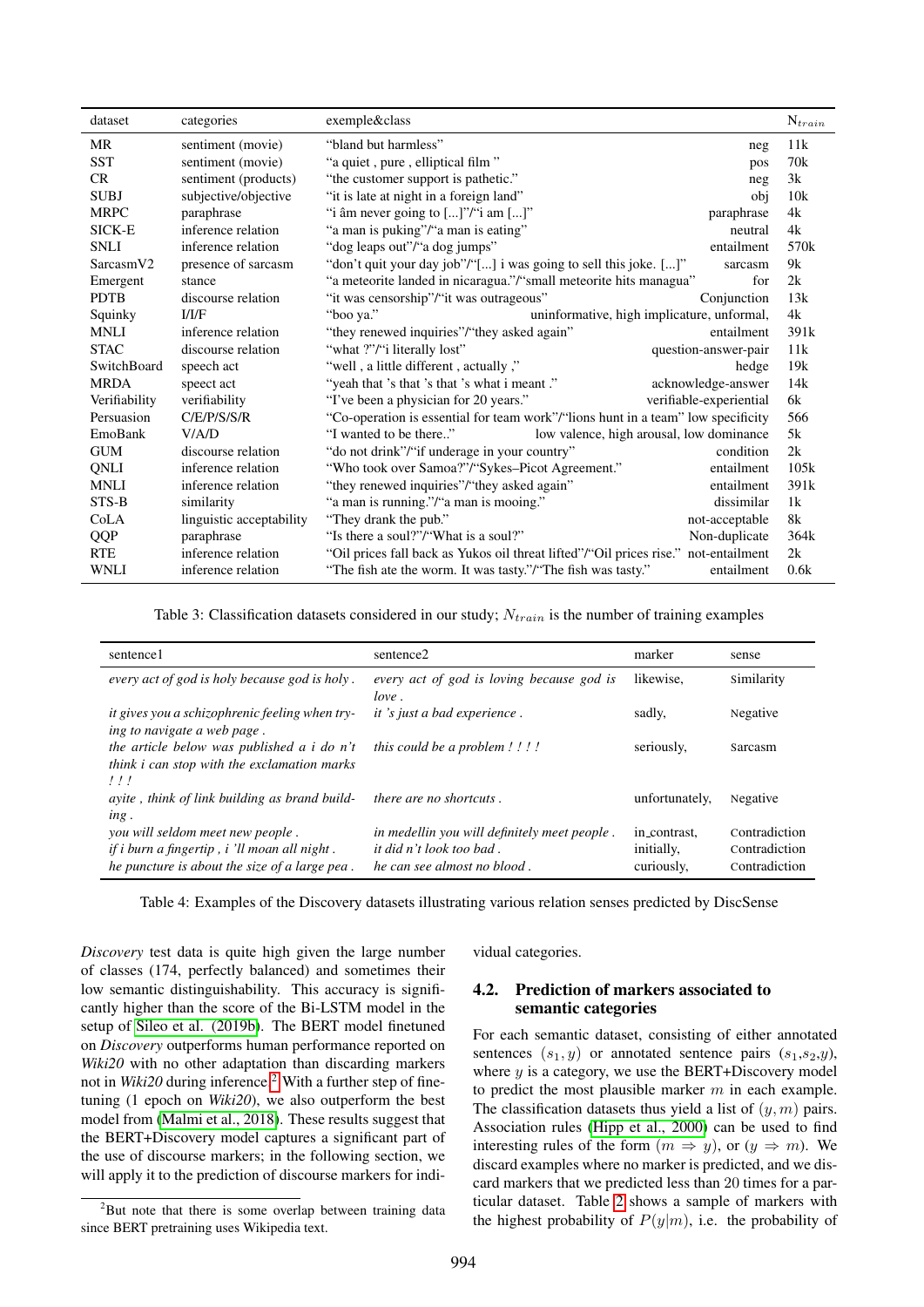a class given a marker. An extended table, which includes a larger sample of significant markers for all datasets included in our experiments, is available in appendix A and an even larger, exhaustive table of 2.9k associations is publicly available. $3$ 

The associations for some markers are intuitively correct (*likewise* denotes a semantic similarity expected in front of a paraphrase, *sadly* denotes a negative feeling, etc.) and they display a predictive power much higher than random choices. Other associations seem more surprising at first glance, for example, *seriously* as a marker of sarcasm although on second thought, it seems a reasonable assumption that *seriously* does not actually signal a serious message, but rather a sarcastic comment on the preceding sentence. Generally speaking, we notice the same tendency for each class: our model predicts both fairly obvious markers (*unfortunately* as a marker for negative sentiment, *in contrast* for contradiction), but equally more inconspicuous markers (e.g. *initially* and *curiously* for the same respective categories) that are perfectly acceptable, even though they might have been missed by (and indeed are not present in) *a priori* approaches to discourse marker categorization. The associations seem to vary across domains (e.g. between CR and SST2) but some markers (e.g. *unfortunately*) seem to have more robust associations than others. Table [4](#page-3-2) provides some Discovery samples where the markers are used accordingly.

On a related note, it is encouraging to see that the top markers predicted on the implicit PDTB dataset are similar to those present in the more recent English-DimLex lexicon which annotates PDTB categories as senses for discourse markers [\(Das et al., 2018\)](#page-4-1). This indicates that our approach is able to induce genuine discourse markers for discourse categories that coincide with linguistic intuitions; however, our approach has the advantage to lay bare less obvious markers, that might easily be overlooked by an *a priori* categorization.

## 5. Conclusion

Based on a model trained for the prediction of discourse markers, we have established links between the categories of various semantically annotated datasets and discourse markers. Compared to *a priori* approaches to discourse marker categorization, our method has the advantage to reveal more inconspicuous but perfectly sensible markers for particular categories. The resulting associations can straightforwardly be used to guide corpus analyses, for example to define an empirically grounded typology of marker use. More qualitative analyses would be needed to elucidate subtleties in the most unexpected results. In further work, we plan to use the associations we found as a heuristic to choose discourse markers whose prediction is the most helpful for transferable sentence representation learning.

## 6. Bibliographical References

<span id="page-4-4"></span>Asher, N. and Lascarides, A. (2003). *Logics of conversation*. Cambridge University Press.

- <span id="page-4-8"></span>Asr, F. T. and Demberg, V. (2012). Implicitness of Discourse Relations. In *COLING*.
- <span id="page-4-5"></span>Bowman, S. R., Angeli, G., Potts, C., and Manning, C. D. (2015). A large annotated corpus for learning natural language inference. *arXiv preprint arXiv:1508.05326*.
- <span id="page-4-9"></span>Braud, C. and Denis, P. (2016). Learning Connectivebased Word Representations for Implicit Discourse Relation Identification. In *Proceedings of the 2016 Conference on Empirical Methods in Natural Language Processing*, pages 203–213, Austin, Texas, nov. Association for Computational Linguistics.
- <span id="page-4-3"></span>Carlson, L., Marcu, D., and Okurowski, M. E. (2001). Building a Discourse-tagged Corpus in the Framework of Rhetorical Structure Theory. In *Proceedings of the Second SIGdial Workshop on Discourse and Dialogue - Volume 16*, SIGDIAL '01, pages 1–10, Stroudsburg, PA, USA. Association for Computational Linguistics.
- <span id="page-4-10"></span>Conneau, A. and Kiela, D. (2018). SentEval: An evaluation toolkit for universal sentence representations. In *Proceedings of the Eleventh International Conference on Language Resources and Evaluation (LREC 2018)*, Miyazaki, Japan, May. European Language Resources Association (ELRA).
- <span id="page-4-2"></span>Danlos, L., Colinet, M., and Steinlin, J. (2015). FDTB1: Repérage des connecteurs de discours dans un corpus français. *Discours - Revue de linguistique*, *psycholinguistique et informatique*, (17), dec.
- <span id="page-4-1"></span>Das, D., Scheffler, T., Bourgonje, P., and Stede, M. (2018). Constructing a Lexicon of {English} Discourse Connectives. In *Proceedings of the 19th Annual SIGdial Meeting on Discourse and Dialogue*, pages 360–365, Melbourne, Australia, jul. Association for Computational Linguistics.
- <span id="page-4-11"></span>Devlin, J., Chang, M.-W., Lee, K., and Toutanova, K. (2019). Bert: Pre-training of deep bidirectional transformers for language understanding. In *Proceedings of the 2019 Conference of the North American Chapter of the Association for Computational Linguistics: Human Language Technologies, Volume 1 (Long Papers)*. Association for Computational Linguistics.
- <span id="page-4-6"></span>Dolan, B., Quirk, C., and Brockett, C. (2004). Unsupervised Construction of Large Paraphrase Corpora: Exploiting Massively Parallel News Sources. In {*COLING*} *2004, 20th International Conference on Computational Linguistics, Proceedings of the Conference, 23-27 August 2004, Geneva, Switzerland*.
- <span id="page-4-13"></span>Hipp, J., Güntzer, U., and Nakhaeizadeh, G. (2000). Algorithms for Association Rule Mining &Mdash; a General Survey and Comparison. *SIGKDD Explor. Newsl.*, 2(1):58–64, jun.
- <span id="page-4-7"></span>Jernite, Y., Bowman, S. R., and Sontag, D. (2017). Discourse-Based Objectives for Fast Unsupervised Sentence Representation Learning.
- <span id="page-4-12"></span>Kingma, D. and Ba, J. (2014). Adam: A Method for Stochastic Optimization. *International Conference on Learning Representations*, pages 1–13.
- <span id="page-4-0"></span>Knott, A. (1996). *A data-driven methodology for motivating a set of coherence relations*. Ph.D. thesis, University of Edinburgh, {UK}.

<span id="page-4-14"></span><sup>3</sup>[https://github.com/](https://github.com/synapse-developpement/DiscSense)

[synapse-developpement/DiscSense](https://github.com/synapse-developpement/DiscSense)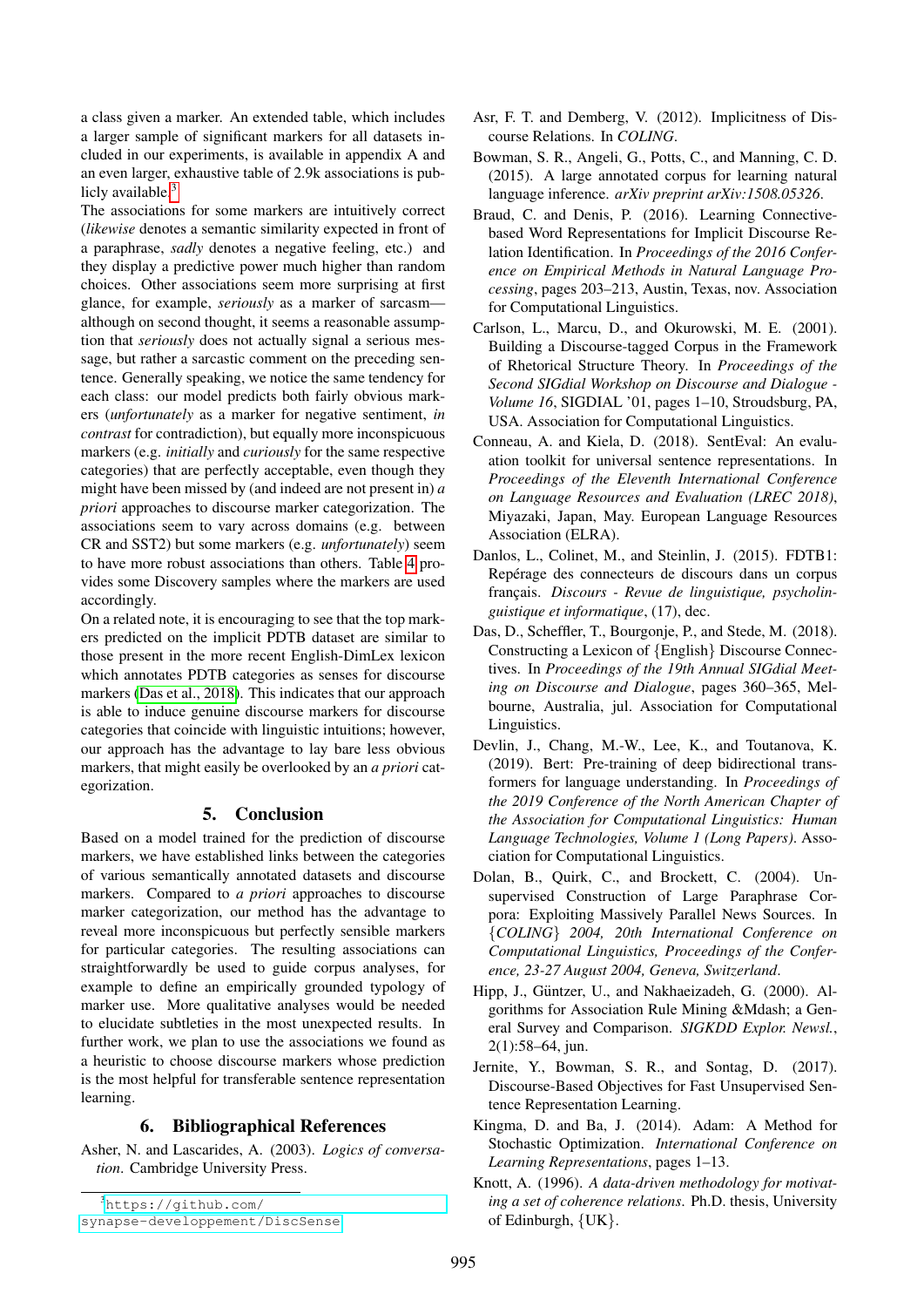- <span id="page-5-9"></span>Liu, Y. P., Li, S., Zhang, X., and Sui, Z. (2016). Implicit discourse relation classification via multi-task neural networks. *ArXiv*, abs/1603.02776.
- <span id="page-5-12"></span>Malmi, E., Pighin, D., Krause, S., and Kozhevnikov, M. (2018). Automatic Prediction of Discourse Connectives. In *Proceedings of the 11th Language Resources and Evaluation Conference*, Miyazaki, Japan, may. European Language Resource Association.
- <span id="page-5-5"></span>Nie, A., Bennett, E., and Goodman, N. (2019). Dis-Sent: Learning sentence representations from explicit discourse relations. pages 4497–4510, July.
- <span id="page-5-6"></span>Pan, B., Yang, Y., Zhao, Z., Zhuang, Y., Cai, D., and He, X. (2018a). Discourse Marker Augmented Network with Reinforcement Learning for Natural Language Inference. In *Proceedings of the 56th Annual Meeting of the Association for Computational Linguistics (Volume 1: Long Papers)*, pages 989–999, Melbourne, Australia, jul. Association for Computational Linguistics.
- <span id="page-5-10"></span>Pan, B., Yang, Y., Zhao, Z., Zhuang, Y., Cai, D., and He, X. (2018b). Discourse marker augmented network with reinforcement learning for natural language inference. In *ACL*.
- <span id="page-5-11"></span>Panchenko, A., Ruppert, E., Faralli, S., Ponzetto, S. P., and Biemann, C. (2017). Building a Web-Scale Dependency-Parsed Corpus from Common Crawl. pages 1816–1823.
- <span id="page-5-8"></span>Pitler, E., Raghupathy, M., Mehta, H., Nenkova, A., Lee, A., and Joshi, A. (2008). Easily Identifiable Discourse Relations. In *Coling 2008: Companion volume: Posters*, pages 87–90. Coling 2008 Organizing Committee.
- <span id="page-5-2"></span>Prasad, R., Dinesh, N., Lee, A., Miltsakaki, E., Robaldo, L., Joshi, A., and Webber, B. (2008). The Penn Discourse TreeBank 2.0. In Bente Maegaard Joseph Mariani Jan Odijk Stelios Piperidis Daniel Tapias Nicoletta Calzolari (Conference Chair) Khalid Choukri, editor, *Proceedings of the Sixth International Conference on Language Resources and Evaluation (LREC'08)*, Marrakech, Morocco, may. European Language Resources Association (ELRA).
- <span id="page-5-1"></span>Roze, C., Danlos, L., and Muller, P. (2012). LEXCONN: A French Lexicon of Discourse Connectives. *Discours*,  $(10)$ .
- <span id="page-5-13"></span>Sileo, D., de Cruys, T. V., Pradel, C., and Muller, P. (2019a). Discourse-based evaluation of language understanding.
- <span id="page-5-7"></span>Sileo, D., Van De Cruys, T., Pradel, C., and Muller, P. (2019b). Mining discourse markers for unsupervised sentence representation learning. In *Proceedings of the 2019 Conference of the North American Chapter of the Association for Computational Linguistics: Human Language Technologies, Volume 1 (Long and Short Papers)*, pages 3477–3486, Minneapolis, Minnesota, June. Association for Computational Linguistics.
- <span id="page-5-0"></span>Stede, M. (2002). Di{M}{L}ex: A Lexical Approach to Discourse Markers. In *Exploring the Lexicon - Theory and Computation*. Edizioni dell'Orso, Alessandria.
- <span id="page-5-14"></span>Wang, A., Singh, A., Michael, J., Hill, F., Levy, O., and Bowman, S. R. (2019). {GLUE}: A Multi-Task Benchmark and Analysis Platform for Natural Language Un-

derstanding. In *International Conference on Learning Representations*.

- <span id="page-5-3"></span>Zeyrek, D. and Webber, B. (2008). A Discourse Resource for Turkish: Annotating Discourse Connectives in the {METU} Corpus. In *Proceedings of IJCNLP*.
- <span id="page-5-4"></span>Zhou, Y., Lu, J., Zhang, J., and Xue, N. (2014). Chinese Discourse Treebank 0.5 {LDC2014T21}.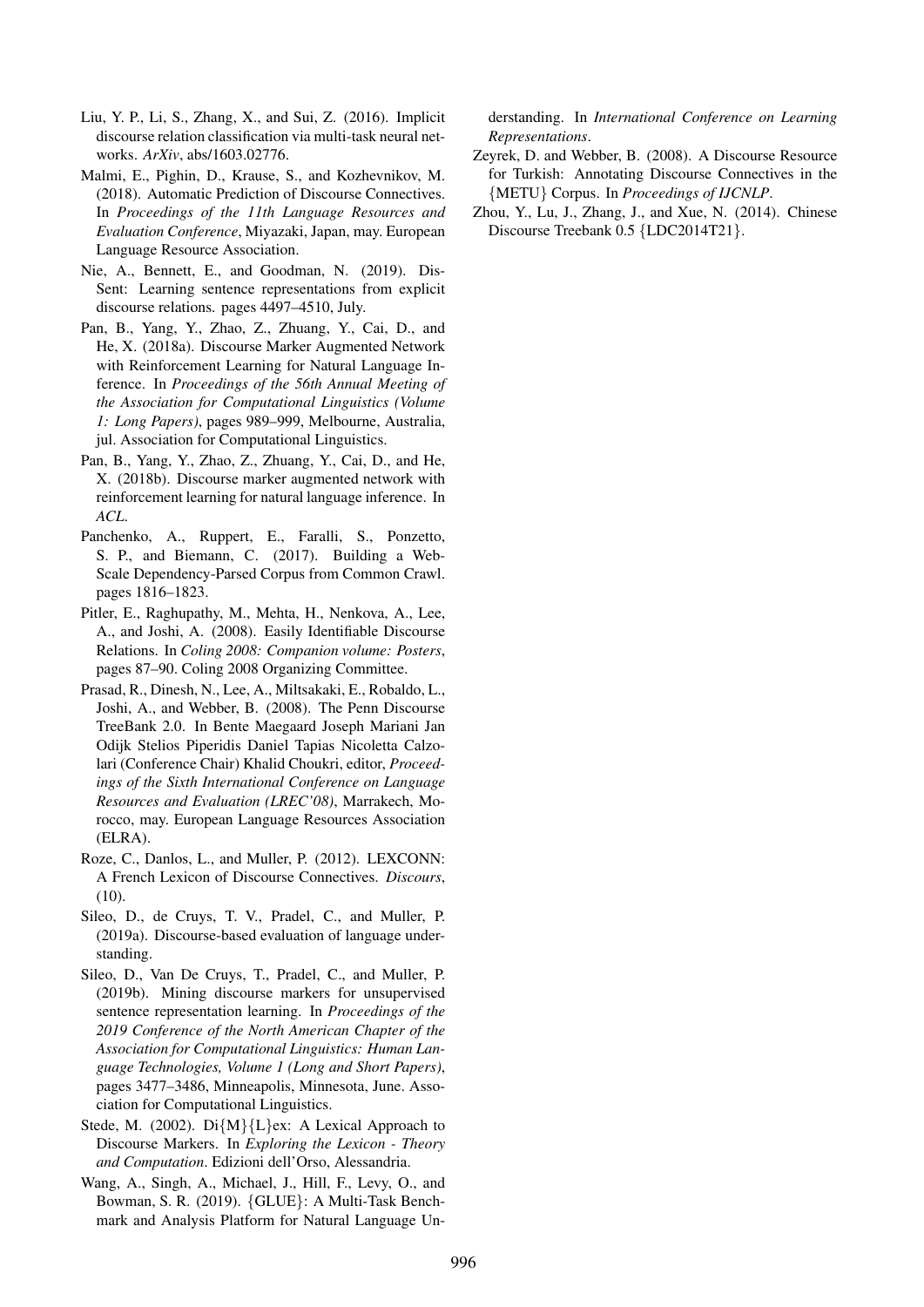# A DiscSense categories

| antecedents    | consequents                                | support | confidence+prior |
|----------------|--------------------------------------------|---------|------------------|
| unfortunately, | CR.negative                                | 66      | 100.0(21.8)      |
| regardless,    | CR.positive                                | 31      | 96.9 (37.8)      |
| meaning,       | Cola.not-well-formed                       | 21      | 48.8(16.5)       |
| regardless,    | Cola.well-formed                           | 23      | 95.8 (39.1)      |
| only,          | Emergent.against                           | 24      | 88.9 (8.8)       |
| normally,      | Emergent.for                               | 22      | 78.6 (26.8)      |
| separately,    | Emergent.observing                         | 148     | 59.2 (20.9)      |
| anyway,        | EmoBankA.high                              | 24      | 85.7 (30.0)      |
| originally,    | EmoBankA.low                               | 27      | 90.0(31.8)       |
| together,      | EmoBankD.high                              | 20      | 62.5(23.4)       |
| inevitably,    | EmoBankD.low                               | 21      | 91.3(37.1)       |
| plus,          | EmoBankV.high                              | 45      | 90.0(26.2)       |
| sadly,         | EmoBankV.low                               | 36      | 92.3 (34.5)      |
| by contrast,   | Formality.high                             | 35      | 100.0(28.9)      |
| well,          | Formality.low                              | 49      | 100.0(31.0)      |
| this,          | GUM.circumstance                           | 24      | 35.3(7.5)        |
| or,            | GUM.condition                              | 31      | 50.0(5.5)        |
| instead,       | Implicature.high                           | 28      | 77.8 (28.3)      |
| by comparison, | Implicature.low                            | 24      | 88.9 (32.2)      |
| nationally,    | Informativeness.high                       | 29      | 100.0(28.3)      |
| seriously,     | Informativeness.low                        | 37      | 100.0(32.8)      |
| in contrast,   | MNLI.contradiction                         | 1182    | 74.1 (16.9)      |
| in turn,       | MNLI.entailment                            | 7475    | 65.4(17.0)       |
| for instance   | MNLI.neutral                               | 177     | 70.8 (16.9)      |
| SO,            | MRDA.Accept                                | 57      | 12.9(1.5)        |
| well,          | MRDA.Acknowledge-answer                    | 85      | 10.3(1.7)        |
| well,          | MRDA.Action-directive                      | 20      | 2.4(0.7)         |
| actually,      | MRDA.Affirmative Non-yes Answers           | 37      | 12.2(1.5)        |
| personally,    | MRDA.Assessment/Appreciation               | 25      | 15.9(1.9)        |
| especially,    | MRDA.Collaborative Completion              | 25      | 7.4(1.0)         |
| really,        | MRDA.Declarative-Question                  | 48      | 11.9(0.7)        |
| mostly,        | MRDA.Defending/Explanation                 | 114     | 62.3(5.2)        |
| probably,      | MRDA.Dispreferred Answers                  | 25      | 1.5(0.6)         |
| namely,        | MRDA. Expansions of y/n Answers            | 37      | 33.6(4.1)        |
| SO,            | MRDA.Floor Grabber                         | 56      | 12.7(2.1)        |
| and            | MRDA.Floor Holder                          | 53      | 8.2(2.4)         |
| and            | MRDA.Hold Before Answer/Agreement          | 26      | 4.0(0.5)         |
| absolutely,    | MRDA.Interrupted/Abandoned/Uninterpretable | 24      | 1.2(0.6)         |
| probably,      | MRDA.Negative Non-no Answers               | 28      | 1.7(0.4)         |
| though,        | MRDA.Offer                                 | 27      | 18.9(3.4)        |
| honestly,      | <b>MRDA.Other Answers</b>                  | 31      | 36.0(0.6)        |
| actually,      | MRDA.Reject                                | 34      | 11.2(0.4)        |
| probably,      | MRDA.Reject-part                           | 20      | 1.2(0.2)         |
| also,          | <b>MRDA.Rising Tone</b>                    | 66      | 36.7(3.4)        |
| originally,    | MRDA.Statement                             | 20      | 37.0 (10.6)      |
| surely,        | MRDA.Understanding Check                   | 26      | 40.6(2.5)        |
| realistically, | MRDA.Wh-Question                           | 24      | 27.6(1.1)        |
| or,            | MRDA.Yes-No-question                       | 61      | 16.1(0.8)        |
| elsewhere,     | MRPC.not-paraphrase                        | 30      | 81.1 (17.1)      |
| similarly,     | MRPC.paraphrase                            | 85      | 87.6 (35.5)      |
| but            | PDTB.Comparison                            | 97      | 52.4(3.8)        |
| by doing this, | PDTB.Contingency                           | 22      | 57.9(6.7)        |
| currently,     | PDTB.Entrel                                | 212     | 63.5(7.8)        |
| for instance   | PDTB.Expansion                             | 179     | 77.5(13.5)       |
| then,          | PDTB.Temporal                              | 62      | 36.7(1.4)        |
| rather,        | PDTB.Alternative                           | 36      | 25.4(0.6)        |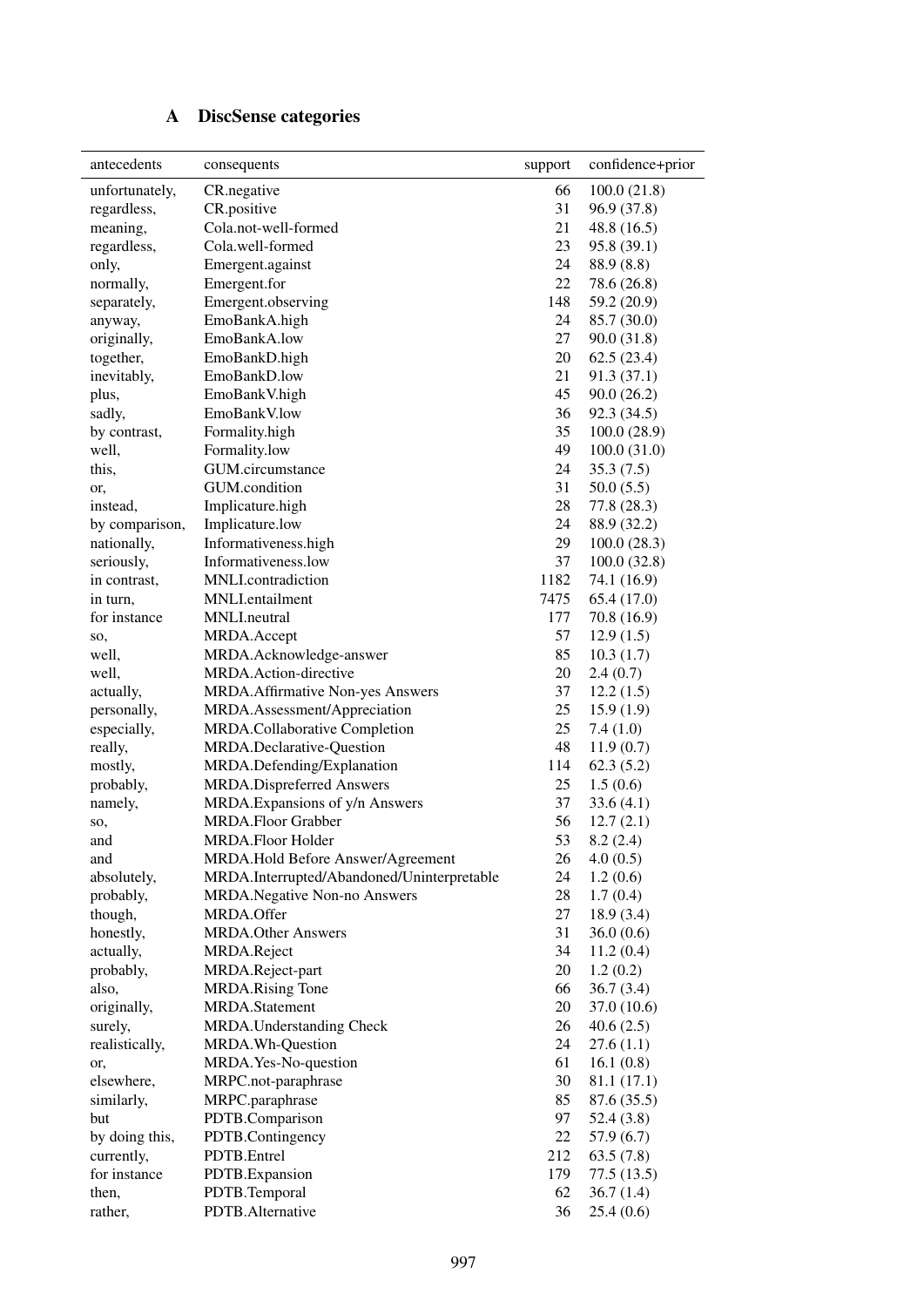| antecedents    | consequents                                | support | confidence+prior |
|----------------|--------------------------------------------|---------|------------------|
| then,          | PDTB.Asynchronous                          | 60      | 38.7 (2.4)       |
| by doing this, | PDTB.Cause                                 | 22      | 61.1(14.8)       |
| additionally   | PDTB.Conjunction                           | 47      | 63.5(12.5)       |
| but            | PDTB.Contrast                              | 89      | 61.4(7.0)        |
| for instance   | PDTB.Instantiation                         | 138     | 65.1(4.8)        |
| elsewhere,     | PDTB.List                                  | 41      | 16.2(1.3)        |
| specifically,  | PDTB.Restatement                           | 100     | 67.6(10.6)       |
| separately,    | PDTB.Synchrony                             | 21      | 2.8(0.7)         |
| moreover       | PersuasivenessEloquence.high               | 21      | 46.7 (17.5)      |
| hence,         | PersuasivenessEloquence.low                | 21      | 84.0 (48.6)      |
| undoubtedly,   | PersuasivenessPremiseType.common knowledge | 24      | 85.7 (49.1)      |
| for instance   | PersuasivenessRelevance.high               | 25      | 67.6 (41.4)      |
| undoubtedly,   | PersuasivenessRelevance.low                | 21      | 56.8 (27.7)      |
| for instance   | PersuasivenessSpecificity.high             | 24      | 82.8 (33.1)      |
| undoubtedly,   | PersuasivenessSpecificity.low              | 20      | 87.0 (38.9)      |
| undoubtedly,   | PersuasivenessStrength.low                 | 20      | 87.0 (42.9)      |
| likewise,      | QNLI.entailment                            | 38      | 74.5 (25.4)      |
| regardless,    | <b>QNLI.not</b> entailment                 | 29      | 87.9 (25.5)      |
| collectively,  | QQP.duplicate                              | 45      | 68.2 (18.6)      |
| oddly,         | QQP.not-duplicate                          | 25      | 100.0(31.8)      |
| technically,   | RTE.entailment                             | 55      | 72.7 (28.1)      |
| by comparison, | RTE.not entailment                         | 29      | 67.4(27.6)       |
| technically,   | SICKE.contradiction                        | 29      | 87.9 (7.8)       |
| in turn,       | SICKE.entailment                           | 32      | 64.0(15.3)       |
| meanwhile,     | SICKE.neutral                              | 155     | 92.8 (29.9)      |
| unfortunately, | SST-2.negative                             | 240     | 96.0(22.5)       |
| nonetheless    | SST-2.positive                             | 383     | 93.4 (28.4)      |
| SO,            | STAC.Acknowledgement                       | 40      | 21.3(5.3)        |
| SO,            | STAC.Clarification question                | 23      | 12.2(1.4)        |
| however        | STAC.Comment                               | 91      | 48.7 (5.4)       |
| otherwise,     | STAC.Conditional                           | 21      | 25.0(0.6)        |
| anyway,        | STAC.Continuation                          | 52      | 10.4(3.1)        |
| probably,      | STAC.Contrast                              | 76      | 18.9(1.9)        |
| alternately,   | STAC.Elaboration                           | 22      | 59.5 (3.9)       |
| especially,    | STAC.Explanation                           | 21      | 12.4(2.0)        |
| really,        | <b>STAC.Q Elab</b>                         | 147     | 32.5(2.3)        |
| surprisingly,  | STAC.Question answer pair                  | 71      | 89.9 (9.8)       |
| finally,       | STAC.Result                                | 130     | 46.9(3.1)        |
| finally,       | STAC.Sequence                              | 29      | 10.5(0.4)        |
| currently,     | STAC.no relation                           | 50      | 65.8(10.6)       |
| elsewhere,     | STS.dissimilar                             | 516     | 70.0 (14.2)      |
| in turn,       | STS.similar                                | 142     | 60.2(18.4)       |
| presently,     | SUBJ.objective                             | 24      | 100.0(28.1)      |
| in other words | SUBJ.subjective                            | 61      | 100.0(28.3)      |
| technically,   | Sarcasm.notsarcasm                         | 34      | 72.3(26.8)       |
| seriously,     | Sarcasm.sarcasm                            | 225     | 71.2(26.7)       |
| well,          | SwitchBoard.Acknowledge (Backchannel)      | 30      | 2.8(0.6)         |
| seriously,     | SwitchBoard.Action-directive               | 25      | 4.6(1.1)         |
| only,          | SwitchBoard.Affirmative Non-yes Answers    | 20      | 3.0(0.8)         |
| actually,      | SwitchBoard.Agree/Accept                   | 64      | 17.3(1.9)        |
| actually,      | SwitchBoard.Appreciation                   | 58      | 15.7(2.4)        |
| especially,    | SwitchBoard.Collaborative Completion       | 38      | 10.1(1.3)        |
| anyway,        | SwitchBoard.Conventional-closing           | 82      | 39.4(1.5)        |
| surely,        | SwitchBoard.Declarative Yes-No-Question    | 22      | 20.2(2.0)        |
| or,            | SwitchBoard.Dispreferred Answers           | 24      | 1.7(0.3)         |
| honestly,      | SwitchBoard.Hedge                          | 24      | 19.7(0.8)        |
| so,            | SwitchBoard.Hold Before Answer/Agreement   | 24      | 2.5(0.6)         |
| only,          | SwitchBoard.Negative Non-no Answers        | 43      | 6.4(0.4)         |